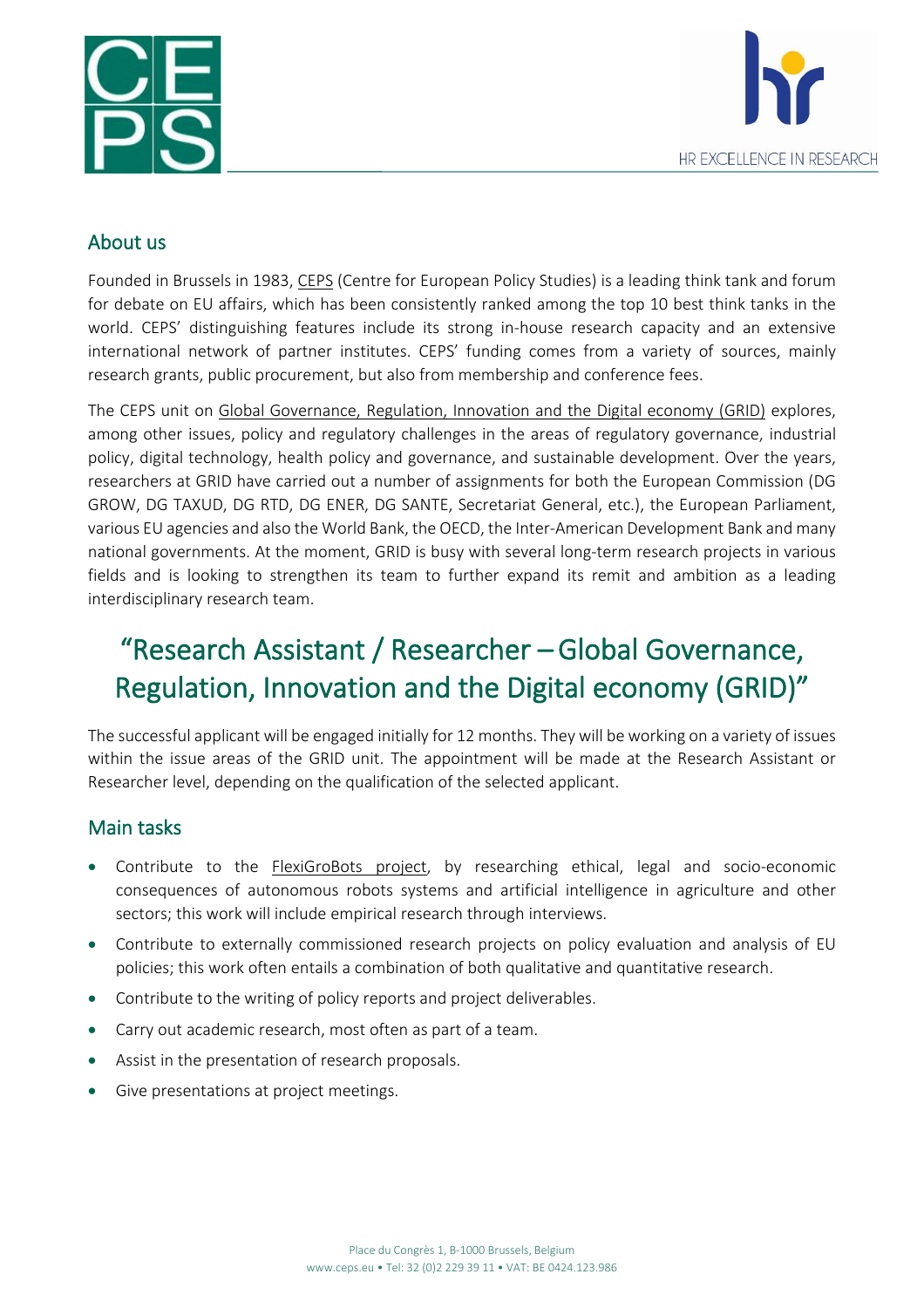



# Your background and qualifications

#### *Compulsory*

- Master's degree in Public Policy, Economics, Political Science, Law and Economics, Computational Social Sciences, other Social Sciences or related topics.
- Fluency in English.

#### *Desirable*

- Previous research experience in technology policy, EU policy, or the agri-food sector.
- Very good drafting and oral presentation skills.
- Strong qualitative methods skills, for example experience with interviews.
- Strong quantitative methods skills, including good command of Excel. Knowledge of statistical packages and data science software tools (Python, R) is an asset.
- Excellent knowledge of another EU official language would be an asset. Working knowledge of an additional EU official language would be desirable.

*For applicants to meet the requirements for the Researcher position, the additional requirements apply:*

• *Having obtained or being close to obtaining a PhD in Public Policy, Regulatory Governance, Economics, Law and Economics or related topics, or having an equivalent professional or academic experience (at least three years).* 

## Your profile

- Able to work in a research team involving junior and senior colleagues.
- Able to organise their working hours and activities.
- Able to handle stress, respect deadlines and juggle with multiple tasks and changing priorities.
- Ability to engage in teamwork and openness to giving and receiving feedback.
- Willingness to develop insights into ongoing legislative and policy debates in the field.

*For applicants to meet the requirements for the Researcher position, the additional requirements apply:*

• *Demonstrated ability to work independently, draft reports and present research outputs in public.*